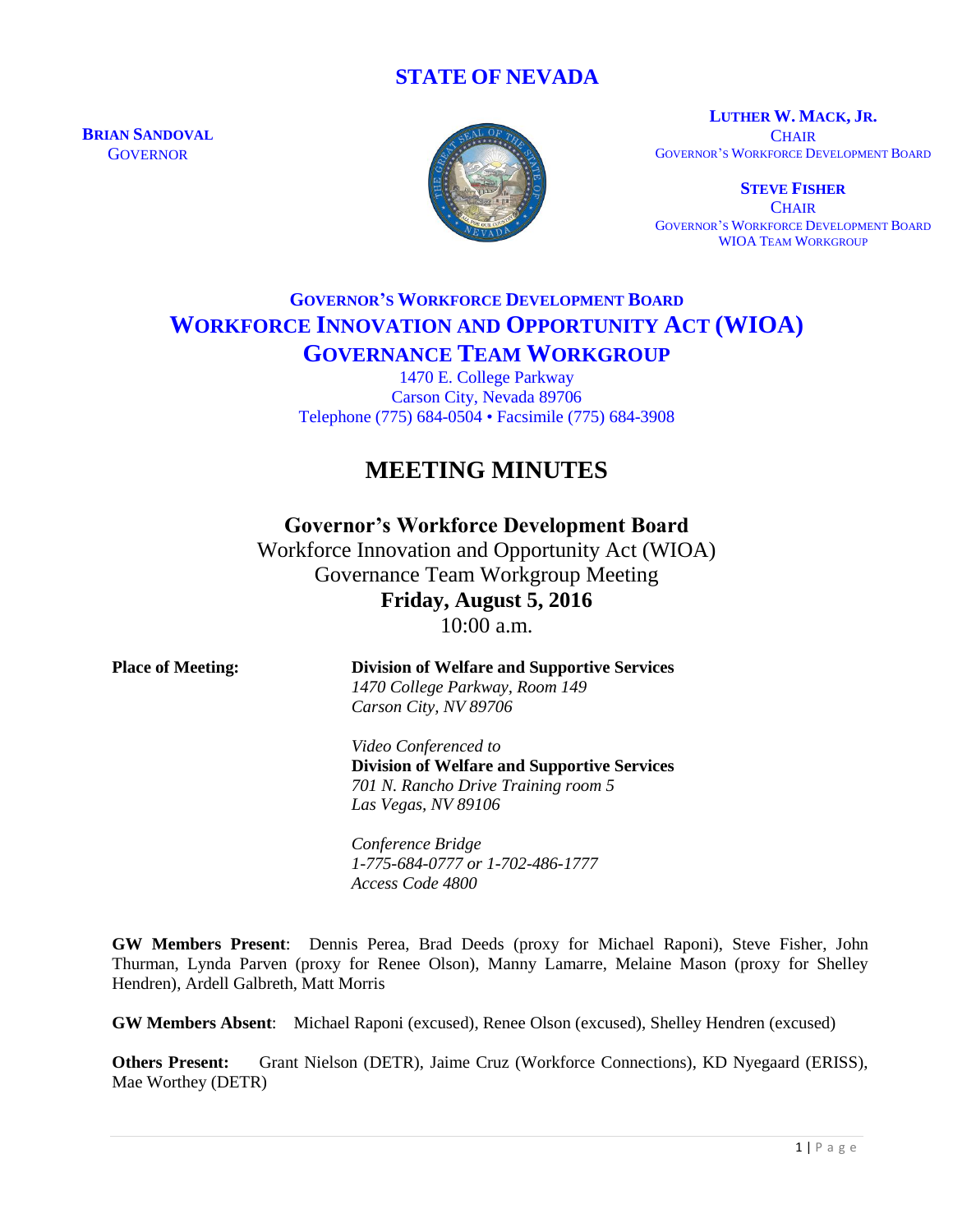1. CALL TO ORDER – *Steve Fisher, Co-Chair of the Governance Workgroup*

Chair Fisher called the meeting to order at 10:00 a.m.

2. ROLL CALL- CONFIRMATION OF QUORUM – *Coralie Peterson*

Ms. Peterson called roll and confirmed that a quorum was present.

3. VERIFICATION OF PUBLIC NOTICE POSTING – *Coralie Peterson*

Ms. Peterson affirmed that the meeting for this GWDB WIOA Governance Team Workgroup Meeting of August 5, 2016 was posted in accordance with Nevada's Open Meeting Law pursuant to NRS 241.020.

#### 4. **FIRST PUBLIC COMMENT(S) –** *Dennis Perea or Steve Fisher*

Members of the public are invited for comment(s). **NO** action may be taken on a matter during public comments until the matter itself has been included on an agenda as an item for *possible action*, and properly noticed pursuant to **[NRS 241.020](http://www.leg.state.nv.us/NRS/NRS-241.html#NRS241Sec020)**. Due to time constraints, the Chair may limit public comments to **three (3) minutes/person**. Please clearly state and spell your full name.

Chair Fisher announced the First Public Comment Session and invited members of the public to speak. Hearing no comments, he closed this comment session and proceeded to the next agenda item.

5. **FOR POSSIBLE ACTION:** APPROVAL OF MINUTES: GW meeting held on July 22, 2016 - *Steve Fisher*

**Chair Fisher asked for approval of the July 22, 2016 meeting minutes. A motion was made by Ardell Galbreth. John Thurman seconded the motion. As Steve Fisher, Brad Deeds, Melaine Mason, and Dennis Perea had not been present at the previous meeting, they abstained from the vote. Ken Zutter commented that he was present at the previous meeting, although he is not acting as a proxy in this meeting. All others voted in favor and the motion carried with a majority vote.**

6. **DISCUSSION –** FURTHER DISCUSSION OF SARA, A VIRTUAL ASSISTANT SOFTWARE THAT WAS DESIGNED TO COLLECT DATA FOR THE COMMON PERFORMANCE MEASURES IN THE WORKFORCE INNOVATION AND OPPORTUNITY ACT (WIOA) – *Shelley Hendren*

**Chair Fisher** asked for comments/information about the possible integration/implementation of the SARA software.

**Melaine Mason** commented that Shelley Hendren had wanted to request the contact information for an individual in each agency who could be contacted to work on this project. Ms. Mason further explained that this would be an individual who will be able to help with the business process/implementation. Once Ms. Hendren receives the needed contact information, she will forward it to Mr. Nyegaard.

**Ken Zutter** commented that he met with Mr. Nyegaard to discuss Title II implementation, and Mr. Nyegaard indicated that he has spoken with some IT people, and his next steps may be to determine the scope of the project, (whether urban or rural), but he did indicate that it looked favorable for Nevada to get this contract.

**Dennis Perea** stated that SARA has been examined by IT from a VR perspective (not Wagner/Peyser) and it did not appear that its implementation would be too large of an integration for VR. However, he stressed the importance of considering the long-term goals/obligations and that they make business decisions as a group, in order to reduce costs as much as possible.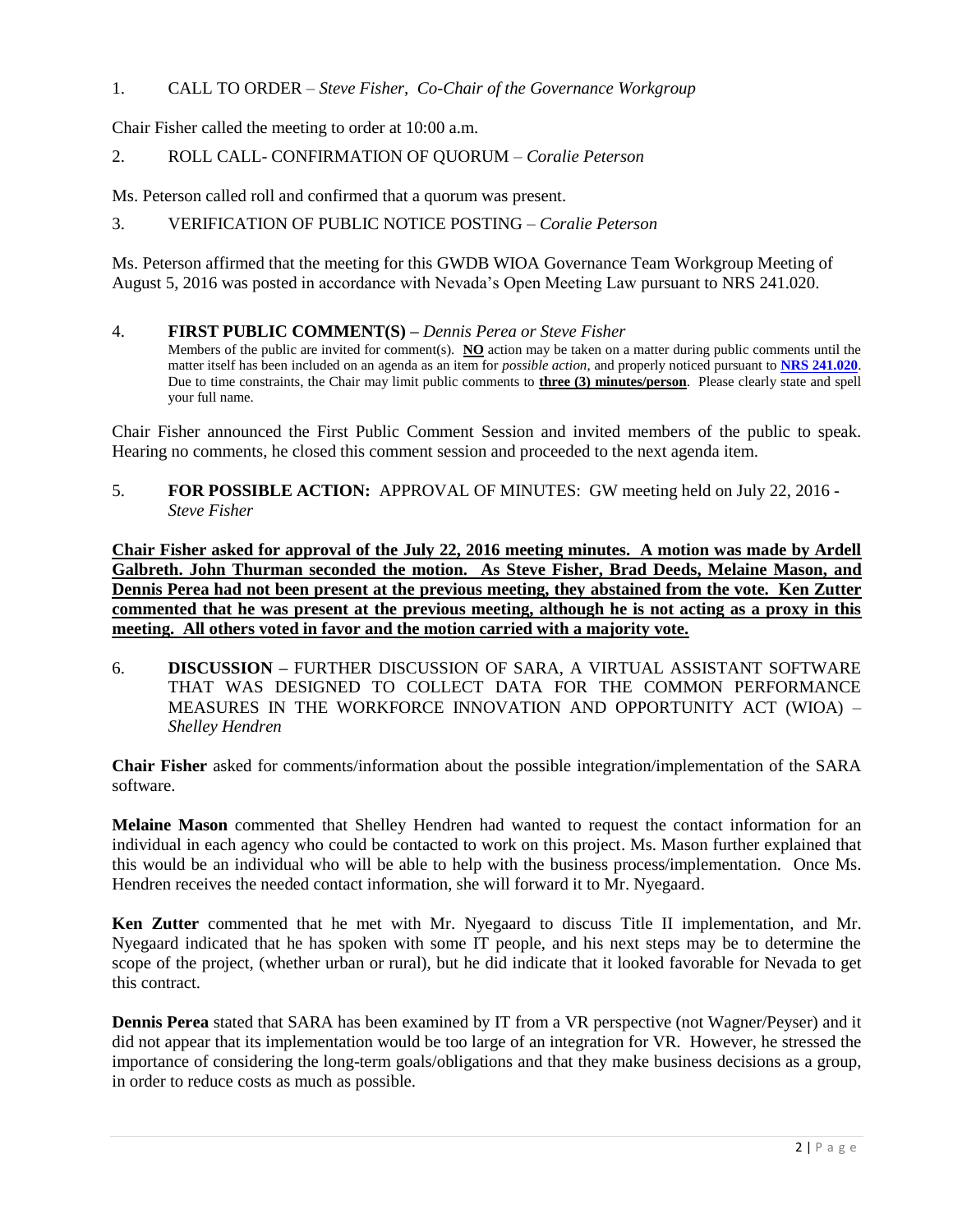**Chair Fisher** agreed that costs for integration seemed minimal, based on their discussions with K.D. Nyegaard.

**John Thurman** questioned if there was a formal application process/deadline to act on behalf of Nevada, and Melaine Mason commented that she would bring that question back to Shelley Hendren for further discussion in the next meeting.

**Chair Fisher** suggested that it may be appropriate to include a representative from EITS in connection with the possible implementation of SARA in their continued discussion, and will keep this item on the agenda for the next meeting.

### 7. **DISCUSSION/FOR POSSIBLE ACTION:** ONE STOP MEMBORANDUMS OF UNDERSTANDING (MOUS) DRAFT REVIEW – *Steve Fisher*

**Dennis Perea** asked Ardell Galbreth (through the Chair) asked about the MOUS being one document and the Resource Sharing Agreement being a separate document, and this draft is combined, and noted it may be considered as a separate negotiation or slow down the process, noting that they want to get these in place as quickly as possible.

**Ardell Galbreth** stated that at one time they did have these documents separated, but he did not feel that this it is of any concern either way.

Discussion ensued amongst the workgroup members about the MOU draft language. **Chair Fisher** reiterated their conclusion that they will work through Mike Raponi. Core partners will submit their required changes/comments to the two MOUS's for incorporation by the following Friday, August 12, 2016, and their comments will be reviewed at the next Governance Workgroup meeting. Once reviewed by the GW, the documents can then will be forwarded to the respective deputy attorneys general for their legal review.

**Kristine Nelson** asked if this local plans must coincide with one another. John Thurman and Ardell Galbreth both agreed that the MOU's do not have to be submitted simultaneously.

### 8. **DISCUSSION/FOR POSSIBLE ACTION -** REVIEW OF THE LOCAL WORKFORCE BOARDS SERVICE AREAS AS COMPARED TO LOCAL REGIONAL DEVELOPMENT AUTHORITIES – *Steve Fisher*

**Dennis Perea** commented that this topic came up in recent conversations in connection with the creation of the OWINN office (Office of Workforce Innovation), the Governor's office had asked the question of how the local areas were created the last time (organized according to north/south or if it pertained to economic development and whether it met those needs). Mr. Perea further asked if needed to hire a subject matter consultant to look at the workforce system to see if they were organized correctly or the communities would be better served by a different model; however, these conversations have been very preliminary.

**Ardell Galbreth** stated that they have been looking at economic development emphasis in southern Nevada and noted LVGEA (Las Vegas Global Economic Alliance) has a good economic development purview but only covers Clark County and the surrounding metropolitan areas, and does not stretch out into the rural areas. He added, however, they only have taken a quick look, and it does appear that Esmeralda and Nye County have their own economic development agency/entities. He asked Manny Lamarre if they should examine how the regional economic development workforce agencies should be aligned to support economic development.

**Manny Lamarre** stated that due to teleconferencing difficulty, he was unable to understand his comment was unable to give a specific response to Mr. Galbreth's question.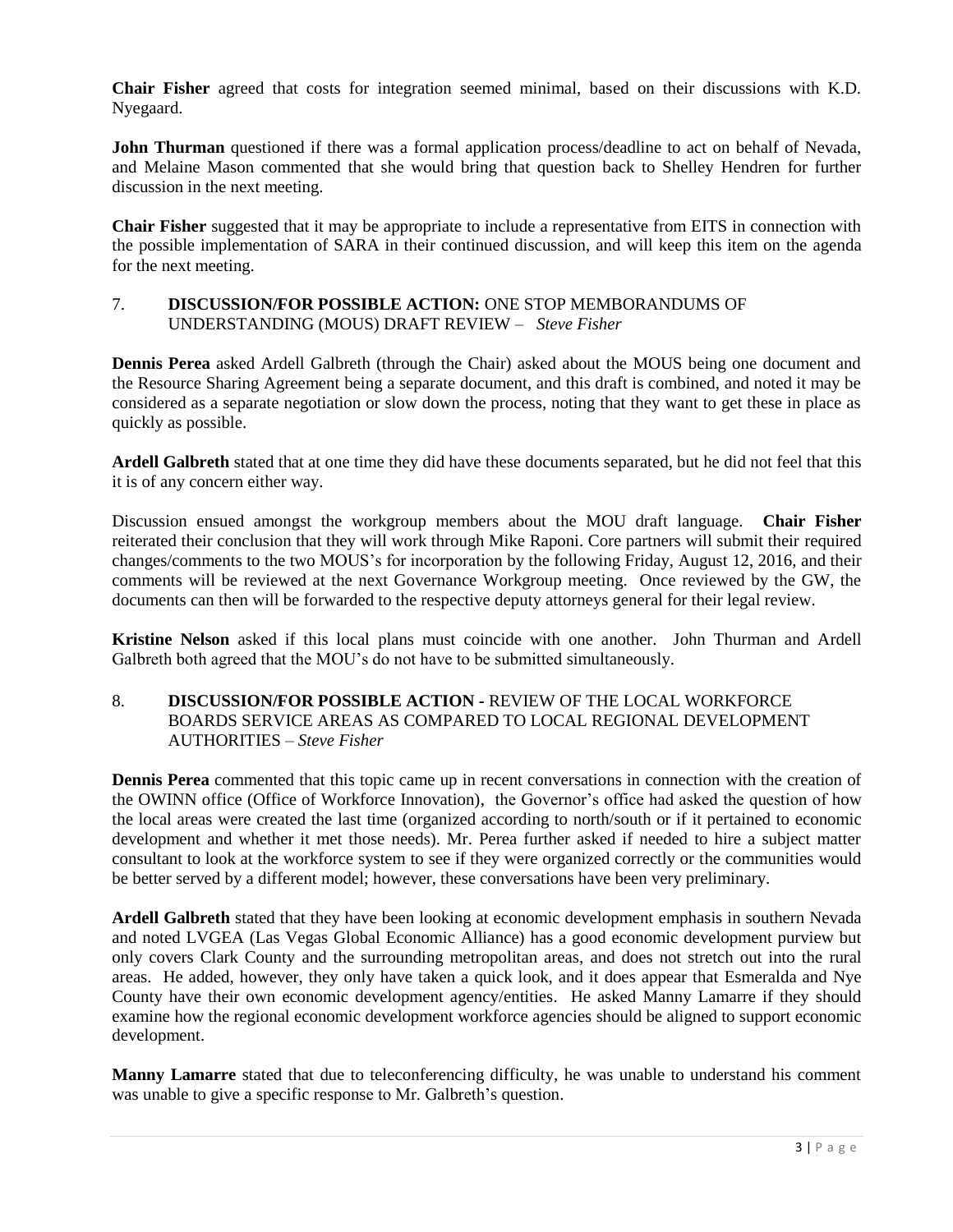**Dennis Perea** commented that he would be willing to work with OWINN in conjunction with Manny Lamarre to develop an RFP for a possible subject matter consultant to review the local areas for recommendations on how they can better way to serve the community.

### 9. **DISCUSSION/FOR POSSIBLE ACTION –** EVALUATION CRITERIA OVER ONE-STOP SHOPS – *Steve Fisher*

**Dennis Perea** commented that he believed that two parts are being considered: 1) Compliance with the WIOA Act, and 2) having real evaluation criteria that can go before the Governor's Workforce Development Board to provide a firm assurance that all is functioning at the highest level.

**Chair Fisher** suggested that the core programs send in their ideas for evaluation criteria by next Friday to Kris Nelson, for further discussion at the next GW meeting.

10. **DISCUSSION/FOR POSSIBLE ACTION:** Discussion and possible action regarding dates, times, and agenda items for future meetings – *Steve Fisher*

Next meeting will be held on Friday, August 19, 2016 at 10:00 a.m. Suggestions for agenda items included:

- Further discussion of SARA
- Discussion/for possible action One Stop MOU's Draft Review
- Review of the local boards service areas
- Discussion of Evaluation Criteria over One-Stop shops

#### 11. **SECOND PUBLIC COMMENT(S) –** *Steve Fisher*

Members of the public are invited for comment(s). **NO** action may be taken on a matter during public comments until the matter itself has been included on an agenda as an item for *possible action*, and properly noticed pursuant to **[NRS 241.020](http://www.leg.state.nv.us/NRS/NRS-241.html#NRS241Sec020)**. Due to time constraints, the Chair may limit public comments to **three (3) minutes/person**. Please clearly state and spell your full name.

The Chair announced the Second Public Comment Session and invited members of the public to speak. No comments were made. Hearing none, the Chair adjourned the meeting.

#### 12. **ADJOURNMENT –** *Steve Fisher*

Meeting was adjourned at 11:00 a.m.

- **NOTE:** Agenda items may be taken out of order, combined for consideration by the public body, and/or removed from the agenda at any time. Pursuant to NRS 241.020, no action may be taken upon a matter raised during a period devoted to comments by the general public until the matter itself has been specifically included on an agenda as an item upon which action may be taken. If unable to attend meeting, Members of the WIOA may designate a proxy to act on their behalf.
- **NOTE:** Persons with disabilities who require reasonable accommodations or assistance at the meeting should notify the DETR Director's Office, in writing at: 555 E. Third Street, Carson City, Nevada 89713; or, should call (775) 684- 3911; if hearing impaired, dial TTY (800) 326-6868 or Nevada Relay 711; or send a fax request to (775)684-3908 as soon as possible and *no later than close of business* **on Thursday, August 4, 2016.**

**Notice of this meeting was posted** *on or before 9 a.m. on the third day prior to the meeting* **at the following locations:** DETR, 2800 E. St. Louis, Las Vegas, NV; DETR, 500 East Third St., Carson City, NV; DETR, 1325 Corporate Blvd., Reno NV; NEVADA JOBCONNECT, 3405 S. Maryland Parkway, Las Vegas, NV; NEVADA JOBCONNECT, 4500 E. Sunset., Henderson, NV; NEVADA JOBCONNECT, 2827 N. Las Vegas Blvd., North Las Vegas, NV; NEVADA JOBCONNECT, 1929 N. Carson St.,